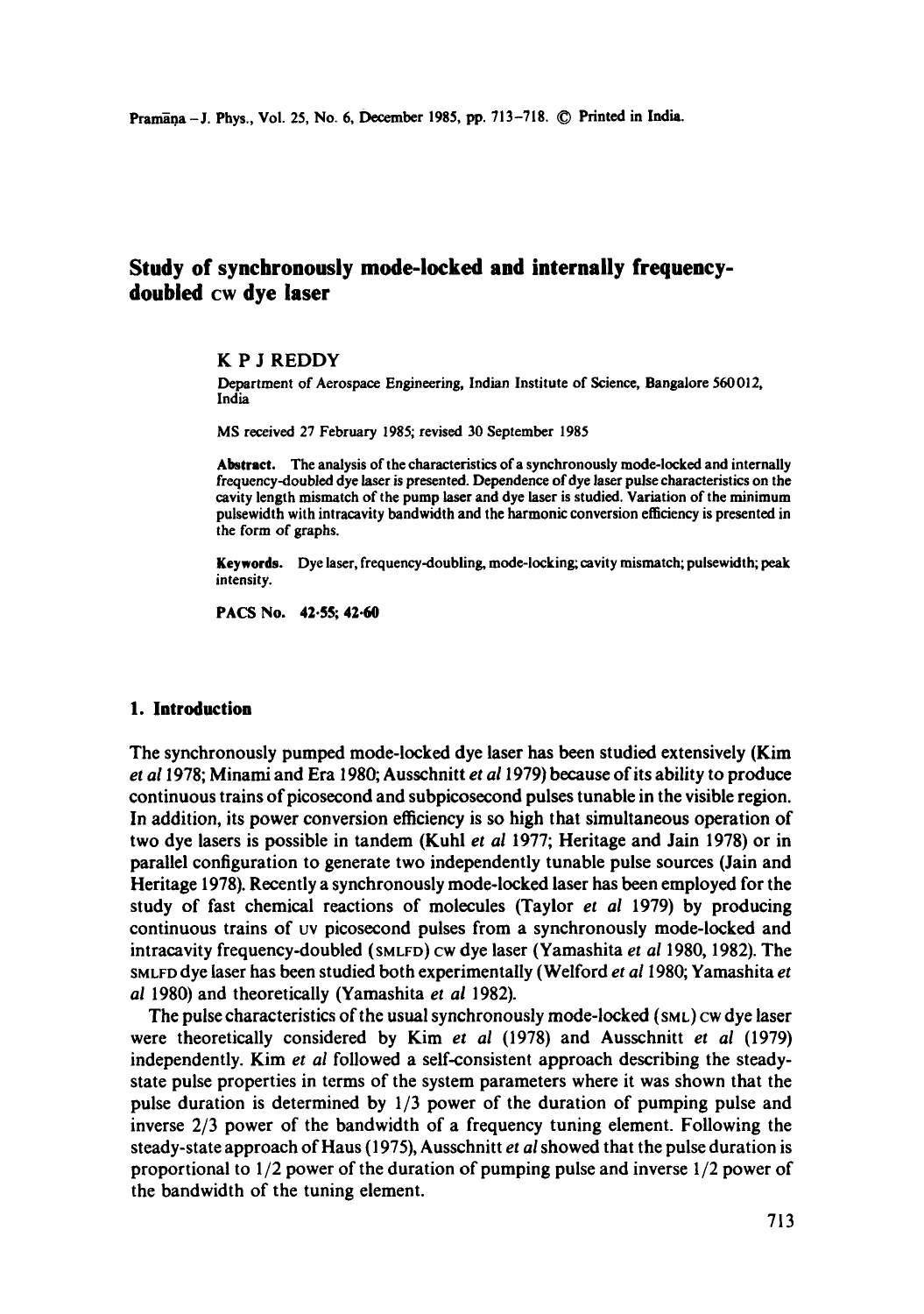## 714 *K P J Reddy*

Yamashita *et al* (1982) extended the model of Kim *et al* to include the effects of nonlinear losses due to the second harmonic generation (SHG) process, the birefringent filter effect due to the intracavity she crystal, and the insertion losses of the crystal. The main drawback of Ausschnitt *et al's* model is that it does not reproduce well the experimental result of the broadening of the pulse duration in the region where the cavity length is shorter than the optimum. However, since this model is based on the well-tested theory of Haus which has been extensively used in the analysis of modelocking of lasers including semiconductor lasers (van der Ziel 1981) it is convenient and worthwhile to utilise this model to study the properties of SMLFD CW dye laser. In the present paper we study the SMLFD CW dye laser by extending the work of Ausschnitt *et al*  so as to include the nonlinear effects of intracavity SHG process. The effects of cavity detuning, intracavity bandwidth and the harmonic conversion efficiency of the nonlinear crystal on the characteristics of the dye laser pulses are obtained from the present analysis.

Derivation of the basic governing equations of the analysis is presented in the following section. The results are discussed in  $\S 3$  and the conclusions in  $\S 4$ .

## **2. Governing equations**

The mode-locked laser system in question consists of a amplifier which is repetitively pumped by the output pulses from an external mode-locked laser, an SHG crystal and an optical filter used for wavelength tuning inside a Fabry-Perot resonator. Rewriting the steady-state equation (1) of Ausschnitt *et al* (1979), we have

$$
\left[G(t) - L - A_{SHG}(t) + \delta T d/dt + 1/W_c^2 d^2/dt^2\right] V(t) = 0,
$$
\n(1)

where  $G(t)$  is the round-trip gain of the dye laser amplifier, L the constant cavity loss,  $W_c$ the intracavity bandwidth determined by the optical filter and  $V(t)$  the time-dependent electric field pulse envelope of the dye laser pulse. The parameter  $\delta T$ , the timing mismatch between the pump pulse period and the cavity round-trip time of the dye laser pulse, is defined as

$$
\delta L = -c(\delta T/2),\tag{2}
$$

where  $\delta L$  is the cavity length mismatch between the SMLFD dye laser and the pump laser and c is the velocity of light.

The round-trip gain of the laser amplifier is assumed to be of the form (Ausschnitt *et al* 1979)

$$
G(t) = G_{s_0} \left( 1 - \int_{-\infty}^0 I(t) dt \right) + \left( \frac{1}{\tau_r} - I_0 G_{s_0} \right) t - \left[ \frac{1}{\tau_c^2} + \frac{I_0}{2} \left( \frac{1}{\tau_r} - I_0 G_{s_0} \right) \right] t^2,
$$
\n(3)

where

$$
G_{s_0} = \frac{G_m E_{p_0}}{2} \left[ 1 + \tanh \frac{t_0}{\tau_p} \right],\tag{4a}
$$

$$
\frac{1}{\tau_r} = \frac{G_m E_{p_0}}{2\tau_p} \sec h^2 \frac{t_0}{\tau_p},\tag{4b}
$$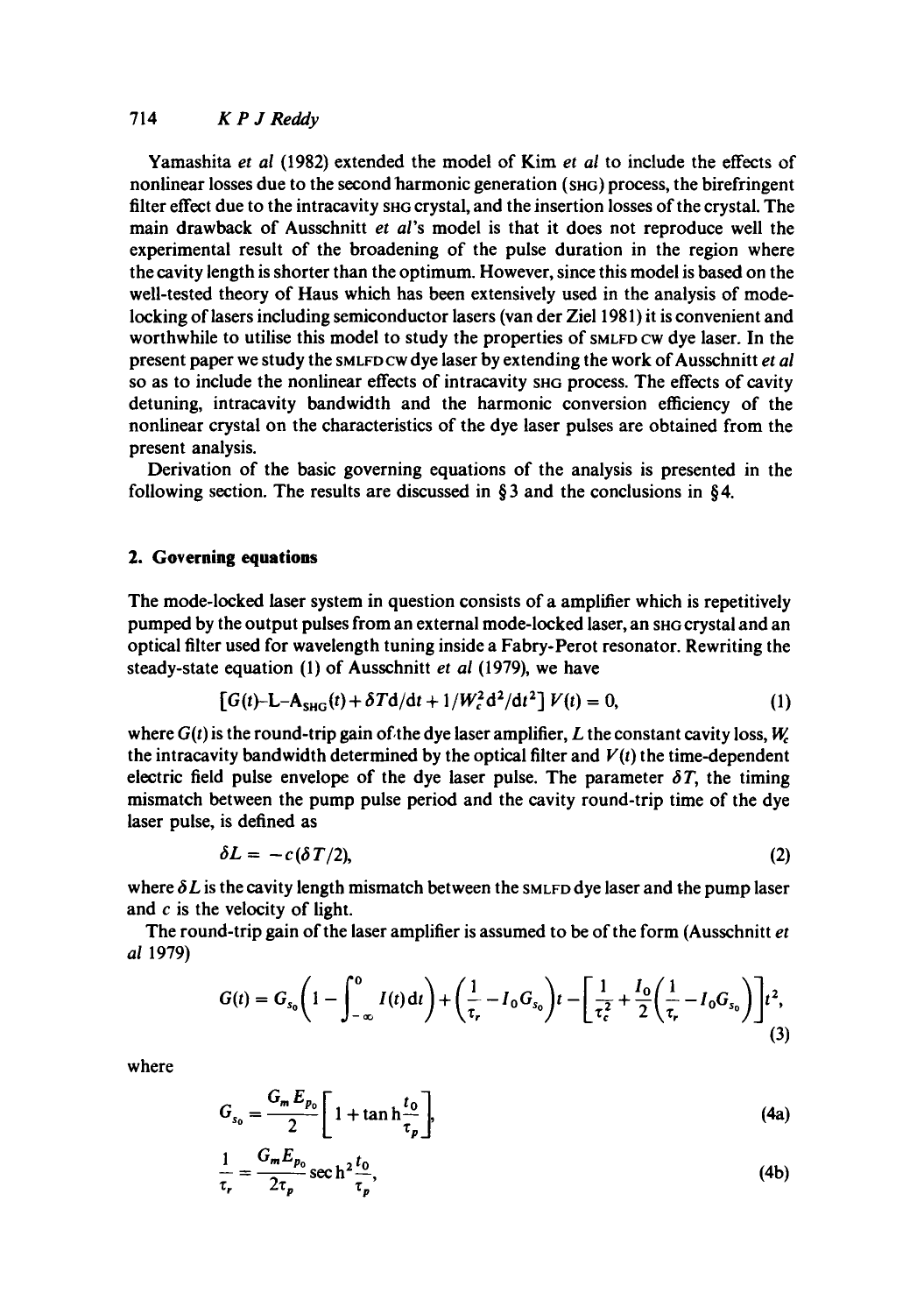Studies on cw dye *laser* **715** 

$$
\frac{1}{\tau_c^2} = \frac{G_m E_{po}}{\tau_p^2} \sec h^2 \frac{t_0}{\tau_p} \tan h \frac{t_0}{\tau_p}.
$$
 (4c)

In the above equations  $G_m = \sigma_p N l / 2$  is the maximum available gain expressed in terms of absorption cross-section of the dye at the pump wavelength  $\sigma_p$ , the total population density of the dye N, and length of the gain medium *l*. The parameter  $t_0$  is the advance of the pump pulse relative to the dye pulse,  $\tau_p$  is the pump pulsewidth and  $E_{p_0}$  is the total energy in the pump pulse normalized to the saturation energy of the dye absorption. For the gain of the form given in (3) equation (1) has a gaussian pulse solution of the form

$$
I(t) = I_0 \exp(-\gamma t^2),\tag{5}
$$

with the pulse duration  $\tau = (2 \ln 2/y)^{1/2}$ . The photon intensity of the dye pulse is  $I(t) = \sigma |\overline{V}(t)|^2 / h v A$ , where  $\sigma$  and hv are, respectively, the optical cross-section and photon energy of the lasing transition, and  $A$  is the cross-sectional area of the beam at the dye jet.

Substitution of (3) and (5) in (1) gives the following characteristic equations:

$$
\frac{G_m E_{p_0}}{2} \left( 1 + \tan \frac{t_0}{\tau_p} \right) \left( 1 - \frac{\sqrt{\pi}}{2} \frac{\tau}{(2 \ln 2)^{1/2}} I_0 \right) - L - \alpha_l - \sqrt{2} \alpha_s = \frac{2 \ln 2}{W_c^2 \tau^2},
$$
\n(6)

$$
\left(\frac{G_m E_{p_0}}{2\tau_p} \sec\hbar^2 \frac{t_0}{\tau_p}\right) \tau - I_0 \tau \left[\frac{G_m E_{p_0}}{2} \left(1 + \tan\hbar \frac{t_0}{\tau_p}\right)\right] = (\delta T/\tau) 2 \ln 2, \tag{7}
$$

$$
2(1 - \sqrt{2}\alpha_s) + \frac{2\tau^2}{2\ln 2} \left( \frac{G_m E_{p_0}}{\tau_p^2} \sec h^2 \frac{t_0}{\tau_p} \right) + I_0 \delta T = \frac{4\ln 2}{W_c^2 \tau^2}.
$$
 (8)

The effect of intracavity frequency-doubling crystal, given by the term  $A_{SHG}(t)$ , is considered in the above derivation by assuming that the doubling crystal modifies a considered in the above derivation by assuming that the doubling crystal modifies a<br>gaussian pulse of the form given in (5) into  $I_0 \exp(-\sqrt{2}\alpha_s/2 - \alpha_l)$ <br>exp  $-(1-\sqrt{2}\alpha_s)yt^2$ . Here,  $\alpha_l$  is the linear insertion loss due to the shG conversion efficiency coefficient of the nonlinear crystal.

Equations (6)–(8) describe three unknown dye pulse parameters  $\tau$ ,  $I_0$  and  $t_0$  in terms of the measurable system parameters  $G_m$ ,  $E_{p_0}$ ,  $\tau_p$ ,  $L$ ,  $\delta T$ ,  $\alpha_l$ ,  $\alpha_s$ , and  $W_c$ . These equations reduce to equations (9) of Ausschnitt et al (1979) for  $\alpha_i = \alpha_s = 0$  except for the factor  $(2 \ln 2)^{1/2}$  which is due to the difference in the definition of the mode-locked pulsewidth.

#### **3. Results and discussion**

The three characteristic equations (6)-(8) are solved numerically and the results are presented in the form of graphs. Figure 1 shows the variation of the pulse duration and relative peak intensity of the fundamental pulse as a function of cavity mismatch for various values of conversion efficiency  $\alpha_s$ . From this figure we see that with increase of the conversion efficiency (longer crystals) the pulse duration is broadened and the intensity is decreased. The pulse broadening due to the increase of  $\alpha_s$  is due to the following process. During the SHG process the power of the fundamental wave is mostly converted to the SH wave at the pulse peak of the fundamental one and is only converted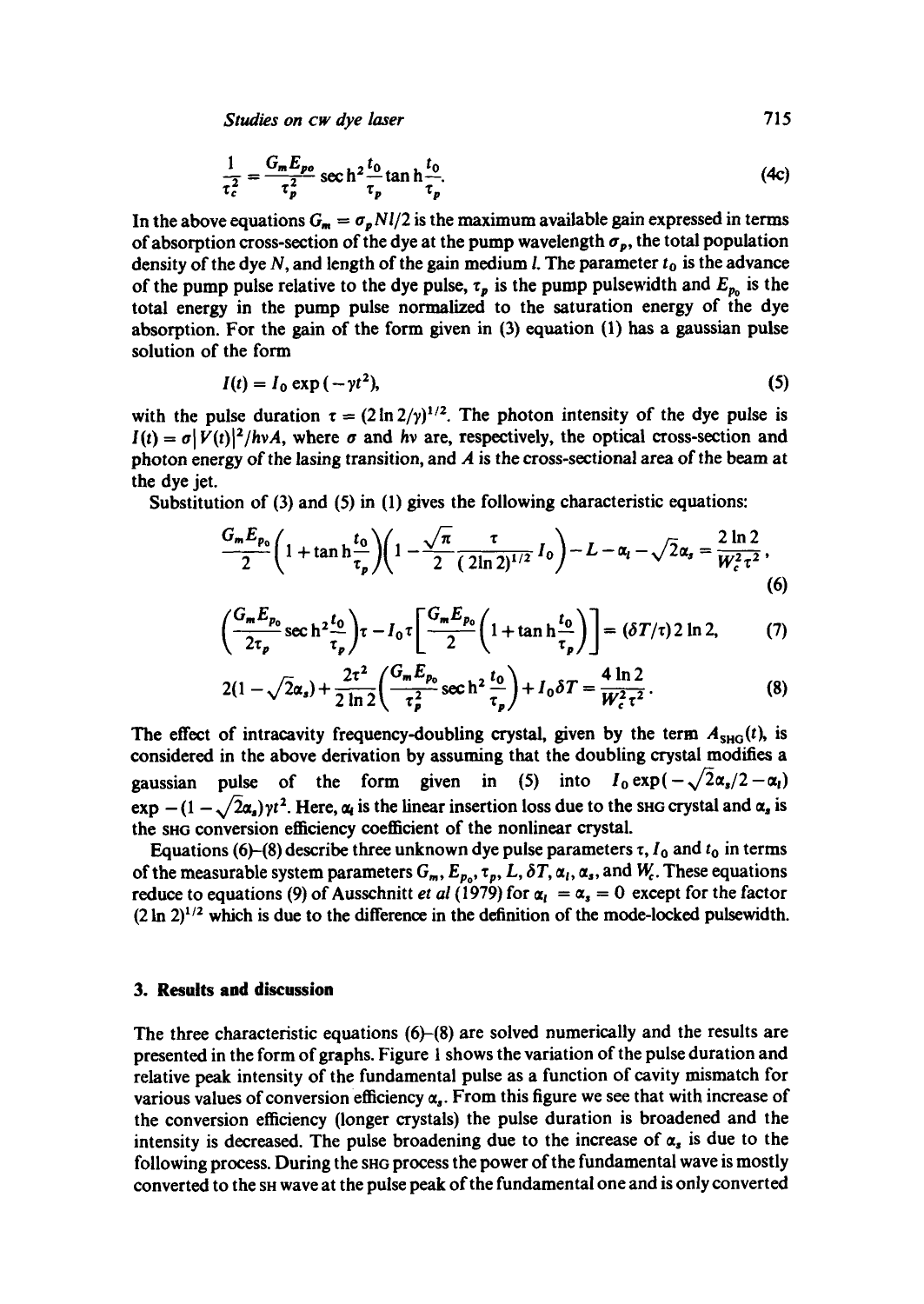

**Figure** 1. Pulsewidth and peak intensity of pulse as functions of cavity mismatch for different conversion efficiencies.

very slightly at its extremes, which ultimately results in the broadening of the fundamental pulse. In addition to the increase of nonlinear losses  $\alpha_s$  due to the SHG process, the increase in the length of the nonlinear crystal results in the decrease of the effective intracavity bandwidth due to birefringent effect of the crystal. The effect of both these changes is to broaden the fundamental dye laser pulse as shown in figure 1.

The dependence of the minium pulsewidth on the conversion efficiency by keeping the intracavity bandwidth constant is presented in figure 2, while the dependence of the minimum pulsewidth on the intracavity bandwidth for constant conversion efficiency is presented in figure 3. It is seen that the increase in pulse duration is more rapid for the increase in the conversion efficiency above  $\alpha_s \geq 1 \times 10^{-3}$  and for the decrease in intracavity bandwidth less than  $W_{\rm c} \leqslant 1.5 \times 10^{13}~{\rm sec}^{-1}$ . The present results are similar to those of Yamashita *et al* (1982) except for the results presented in figure 1. As mentioned earlier the present model predicts the results only in the region where  $\delta L$  is positive as given in figure 1 and these results cannot be compared with those of Yamashita *et al* (1982) which are given for the negative  $\delta L$  values.

## **4. Conclusion**

In this paper we have presented the analysis of the characteristics of a SMLFD CW dye laser. The variation of the pulsewidth and the peak intensity of the fundamental dye laser pulse as a function of cavity mismatch for different harmonic conversion efficiencies (different crystal lengths) is studied. Furthermore, the dependence of the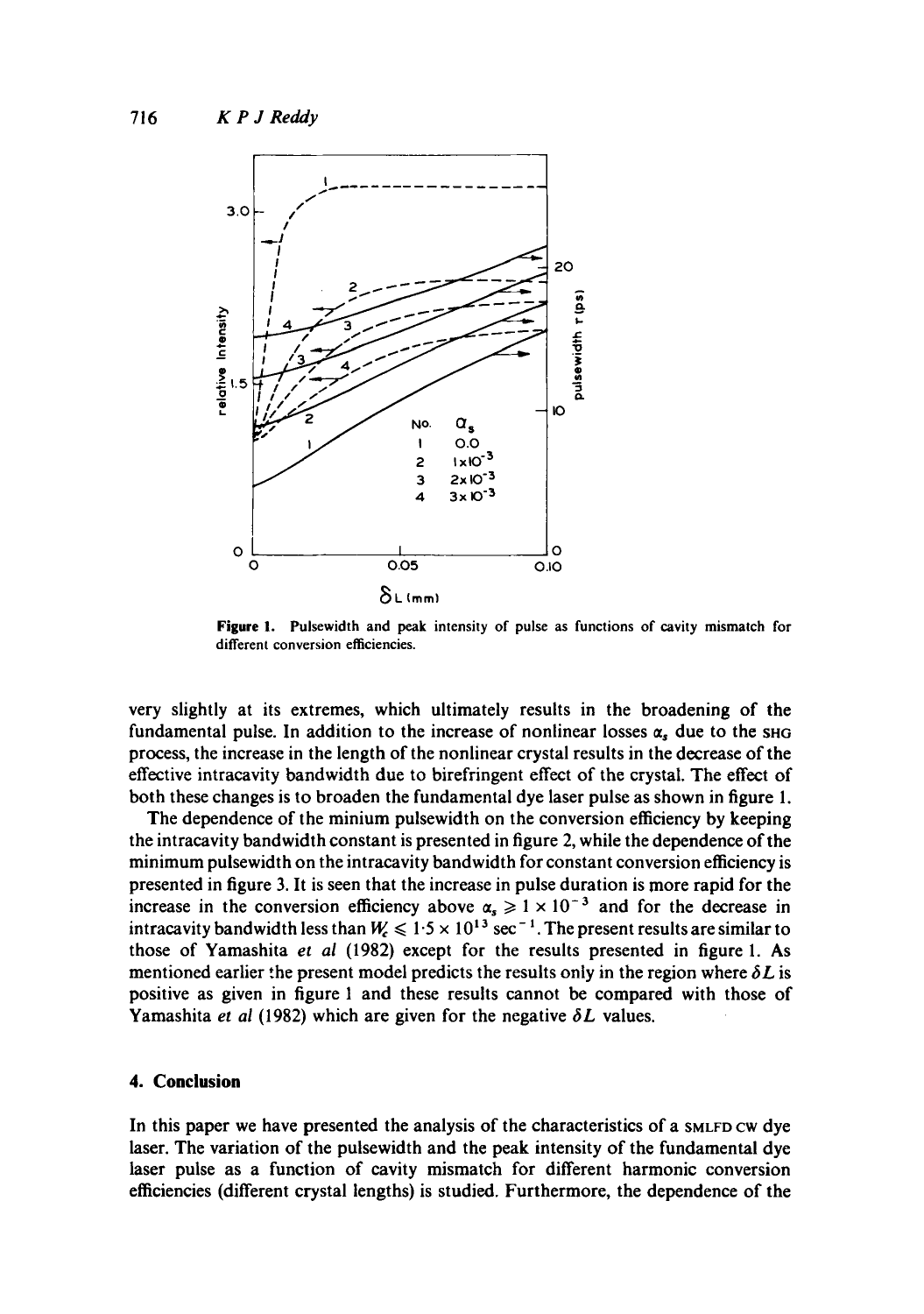

Figure 2. Variation of minimum pulsewidth with harmonic conversion efficiency for constant intracavity bandwidth.



Figure 3. Variation of minimum pulsewidth with intracavity bandwidth for constant harmonic conversion efficiency.